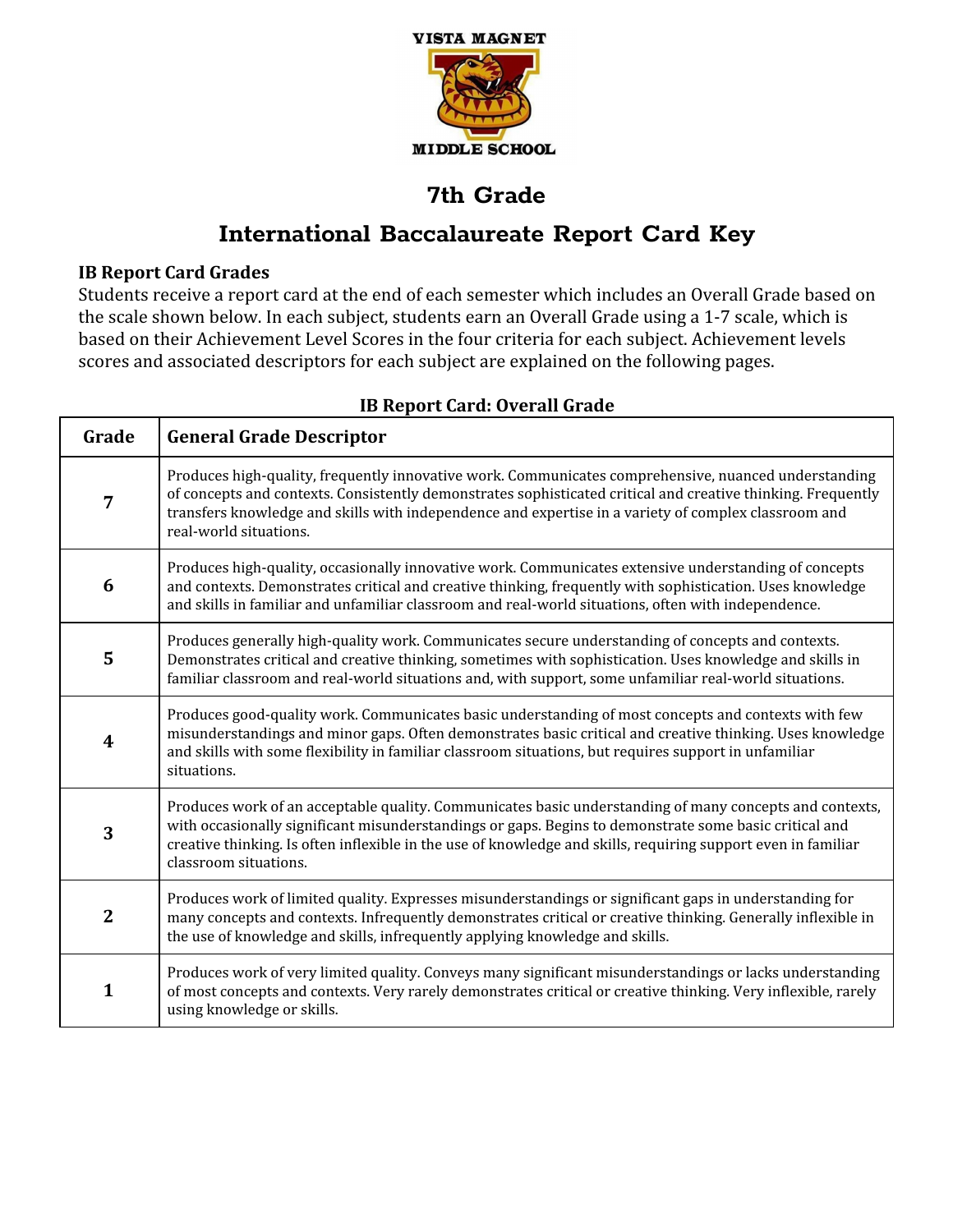# **International Baccalaureate Report Card Key**

### **IB Grade Reporting Background**

Vista Magnet Middle School uses the International Baccalaureate (IB) grade reporting system. All teachers use IB assessment practices in each class, and report IB grades to all students in order to provide more specific feedback on student progress. The goal is to help students and parents more accurately understand their learning progress, where they currently are on a continuum of skills and performance, and specific next steps for improvement.

The IB grade system is based on a growth mindset, where grades represent a continuum of student progress over time. All learners naturally start at lower levels of performance and grow to more advanced levels over time through practice, experience, and persistence.

*On the report card, students receive grades in the categories outlined below. All categories are equally important to fully understanding a student's progress as a learner.*

### **Overall Grades**

In each subject, students earn an Overall Grade using a 1-7 scale, which is based on their Achievement Level Scores in the four criteria for each subject.

### **Achievement Level Scores**

IB grades provide Achievement Level scores on a 0-8 number scale. These Achievement Level scores are summative measurements of student learning that students demonstrate through class assignments including but not limited to writing tasks, projects, tests, lab reports, and performances.

Students receive Achievement Level scores in four criteria areas for each subject, and each criterion is well defined on the following pages. Achievement Level scores align to narrative feedback based on the student's current ability level and learning progress. Please note, some criterion may not have been fully assessed by the Progress Report. Any criterion not yet assessed will be marked as IP meaning In Progress.

### **Work Habits**

Work Habits grades are reported using the same letter scale we have used in previous years:  $O = 0$ utstanding,  $S = S$ atisfactory,  $N = Needs$  Improvement, and  $U = Unsatisfactory$ . Work Habits grades are formative measurements of student learning on regular, daily assignments like classwork and homework. Work Habits grades demonstrate student effort, work ethic, patterns of learning, and participation.

### **Citizenship**

Citizenship grades are reported using the same letter scale we have used in previous years:  $O = 0$ utstanding,  $S = S$ atisfactory,  $N = Needs$  Improvement, and  $U = Unsatisfactory$ . Citizenship grades reflect student attitude and behavior such as being on-time and prepared, showing respect, and engaging in teamwork. All teachers use the IB Learner Profile Traits as a lens to assess student citizenship.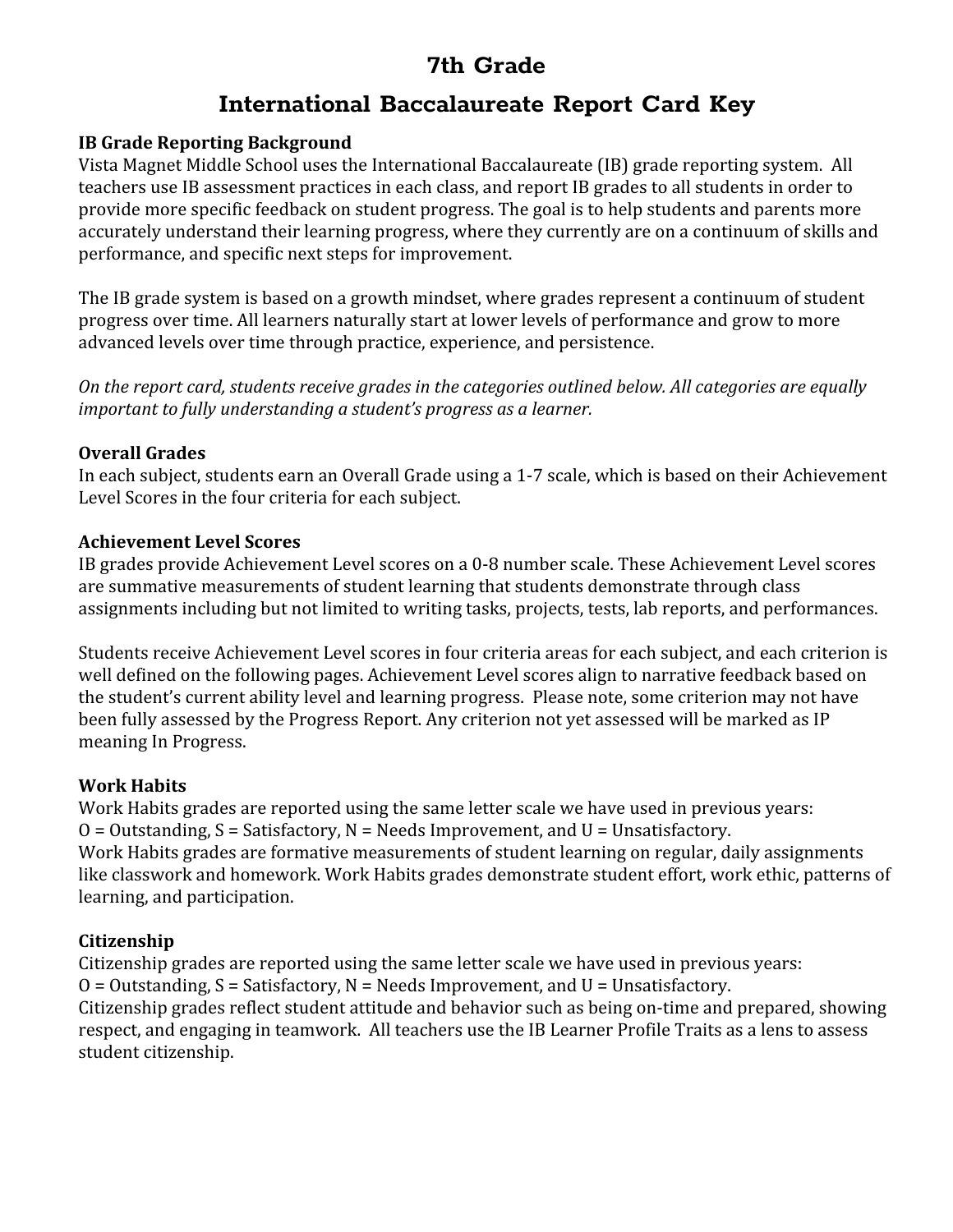### **International Baccalaureate Report Card Key**

### **Sciences**

#### **IB Criteria**

#### **Criterion A: Knowing and Understanding**

Students will:

i. **describe** scientific knowledge

ii. **apply** scientific knowledge and understanding to solve problems set in familiar and unfamiliar situations iii. analyze information to make scientifically supported judgments.

#### **Criterion B: Inquiring and Designing**

Students will:

i. **describe** a problem or question to be tested by a scientific investigation

ii. **outline** a testable hypothesis and explain it **using** scientific reasoning

iii. **describe** how to manipulate the variables, and **describe** how data will be collected

iv. **design** scientific investigations.

#### **Criterion C: Processing and Evaluating**

Students will:

i. **present** collected and transformed data

ii. **interpret** data and **describe** results using scientific reasoning

iii. **discuss** the validity of a hypothesis based on the outcome of the scientific investigation

iv. **discuss** the validity of the method

v. **describe** improvements or extensions to the method.

#### **Criterion D: Reflections on the impact of Science**

Students will:

i. **describe** the ways in which science is applied and used to address a specific problem or issue

ii. **discuss and** analyze the various implications of using science and its application in solving a specific problem or issue

iii. **apply** scientific language effectively

iv. **document** the work of others and sources of information used.

| <b>Achievement Level</b> | <b>Student Performance</b>                                                        |
|--------------------------|-----------------------------------------------------------------------------------|
| $7 - 8$                  | <b>Excellent</b>                                                                  |
| $5 - 6$                  | <b>Substantial</b>                                                                |
| $3 - 4$                  | Adequate                                                                          |
| $1 - 2$                  | Limited                                                                           |
|                          | The student <b>does not</b> reach a standard described by any of the descriptors. |

#### **IB Sciences Glossary**

**Apply:** Use knowledge and understanding in response to a given situation or real circumstances. Use an idea, equation, principle, theory or law in relation to a given problem or issue. (See also "Use".)

**Describe**: Give a detailed account or picture of a situation, event, pattern or process.

**Design**: Produce a plan, simulation or model.

**Discuss**: Offer a considered and balanced review that includes a range of arguments, factors or hypotheses. Opinions or conclusions should be presented clearly and supported by appropriate evidence.

- **Document**: Credit sources of information used by referencing (or citing) following a recognized referencing system.
- **Interpret**: Use knowledge and understanding to recognize trends and draw conclusions from given information.

**Outline:** Give a brief account or summary

**Present**: Offer for display, observation, examination or consideration.

**Use**: Apply knowledge or rules to put theory into practice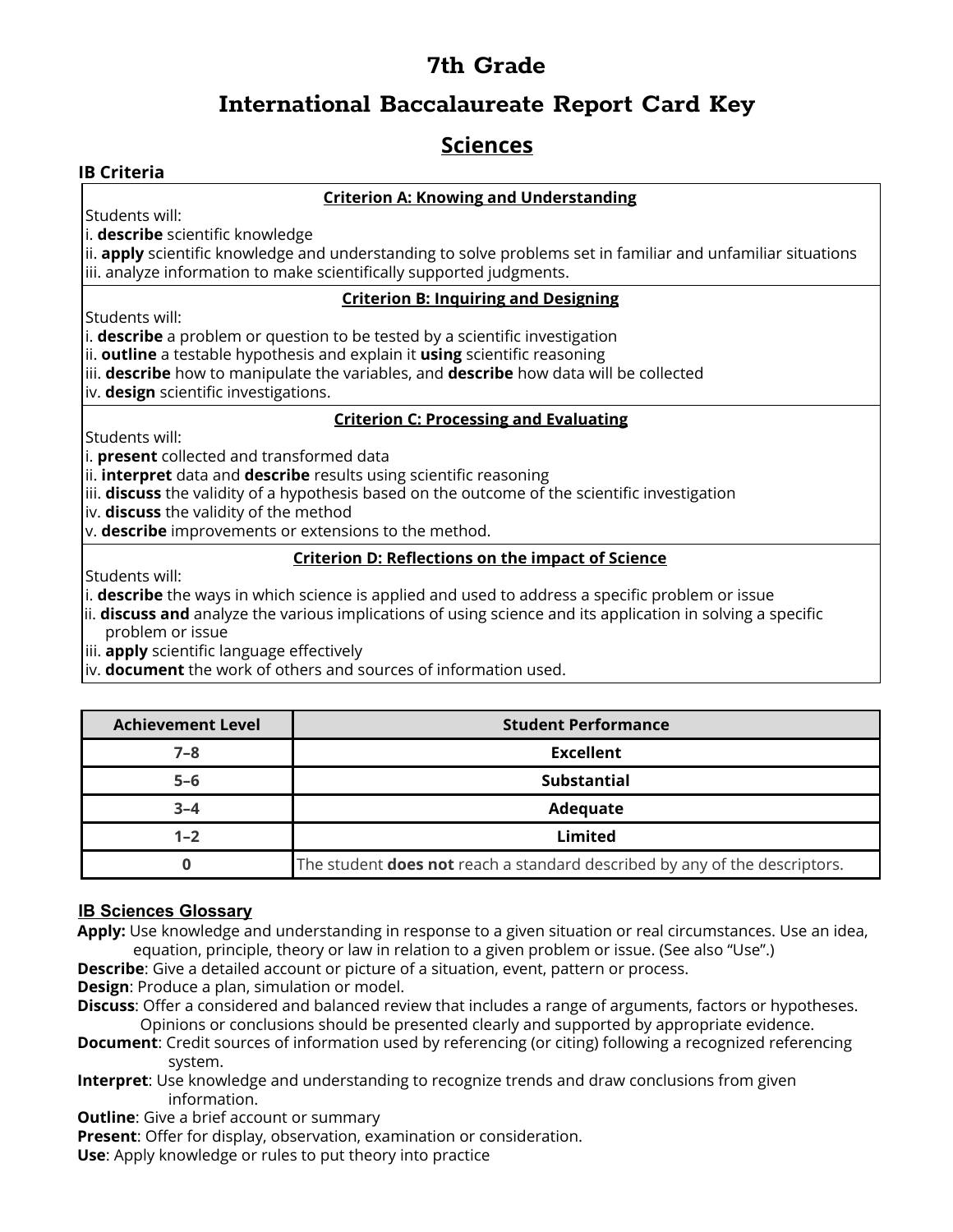## **International Baccalaureate Report Card Key**

## **Mathematics**

#### **IB Criteria**

#### **Criterion A: Knowing and Understanding**

Students will:

i. **select** appropriate mathematics when solving problems in both familiar and unfamiliar situations ii. **apply** the selected mathematics successfully when solving problems iii. **solve** problems correctly in a variety of contexts.

#### **Criterion B: Investigating Patterns**

Students will:

i. **select** and **apply** mathematical problem-solving techniques to discover complex patterns ii. **describe** patterns as relationships and/or general rules consistent with findings iii. **verify** and **justify** relationships and/or general rules.

#### **Criterion C: Communicating**

Students will:

i. **use** appropriate mathematical language (notation, symbols and terminology) in both oral and written explanations

ii. **use** appropriate forms of mathematical representation to present information

iii. move between different forms of mathematical representation

iv. communicate complete and coherent mathematical lines of reasoning

v. **organize** information using a logical structure.

#### **Criterion D: Applying Mathematics in Real-Life Contexts**

Students will:

i. **identify** relevant elements of authentic real-life situations

ii. **select** appropriate mathematical strategies when solving authentic real-life situations

iii. **apply** the selected mathematical strategies successfully to reach a solution

iv. **explain** the degree of accuracy of a solution

v. **explain** whether a solution makes sense in the context of the authentic real-life situation.

| <b>Achievement Level</b> | <b>Student Performance</b>                                                        |
|--------------------------|-----------------------------------------------------------------------------------|
| $7 - 8$                  | <b>Excellent</b>                                                                  |
| $5 - 6$                  | <b>Substantial</b>                                                                |
| $3 - 4$                  | Adequate                                                                          |
| $1 - 2$                  | Limited                                                                           |
|                          | The student <b>does not</b> reach a standard described by any of the descriptors. |

#### **IB Mathematics Glossary**

**Apply:** Use knowledge and understanding in response to a given situation or real circumstances. Use an idea, equation, principle, theory or law in relation to a given problem or issue. (See also "Use".)

**Describe**: Give a detailed account or picture of a situation, event, pattern or process.

**Explain**: Give a detailed account including reasons or causes.

**Identify**: Provide an answer from a number of possibilities. Recognize and state briefly a distinguishing fact or feature.

**Justify**: Give valid reasons or evidence to support an answer or conclusion.

**Organize**: Put ideas and information into a proper or systematic order.

**Select**: Choose from a list or group.

**Solve**: Obtain the answer(s) using algebraic and/or numerical and/or graphical methods. **Use**: Apply knowledge or rules to put theory into practice.

**Verify**: Provide evidence that validates the result.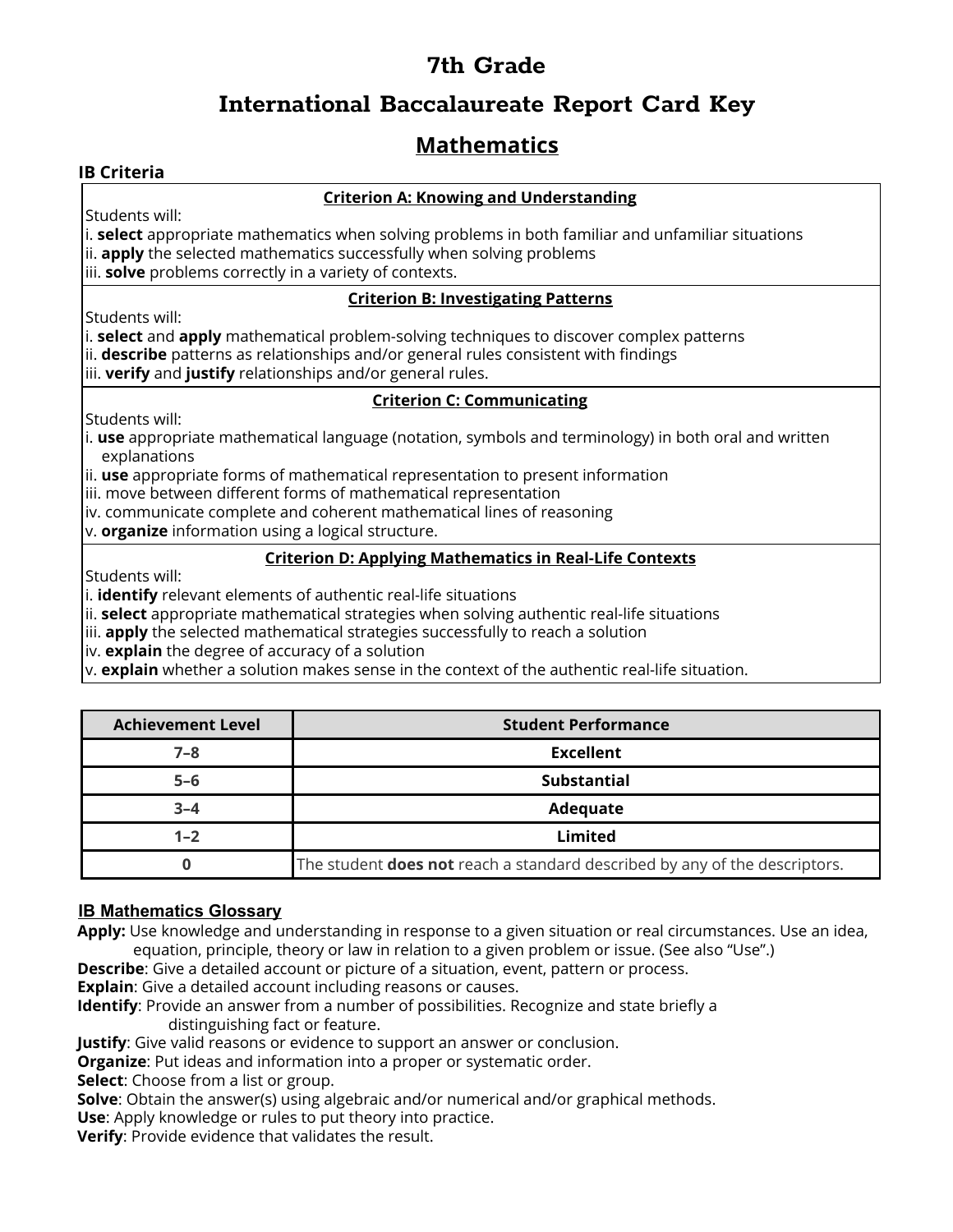## **International Baccalaureate Report Card Key**

### **Language & Literature**

#### **IB Criteria**

#### **Criterion A: Analyzing**

Students will:

i. **identify** and explain the content, context, language, structure, technique and style of text(s) and the relationship among texts

ii. **identify** and explain the effects of the creator's choices on an audience

iii. **justify** opinions and ideas, using examples, explanations and terminology

iv. **interpret** similarities and differences in features within and between genres and texts.

#### **Criterion B: Organizing**

Students will:

i. employ organizational structures that serve the context and intention

ii. **organize** opinions and ideas in a coherent and logical manner

iii. **use** referencing and formatting tools to **create** a presentation style suitable to the context and intention.

#### **Criterion C: Producing Text**

Students will:

i. produce texts that demonstrate thought, imagination and sensitivity, while **exploring** and considering new perspectives and ideas arising from personal engagement with the creative process

ii. make stylistic choices in terms of linguistic, literary and visual devices, demonstrating awareness of impact on an audience

iii. **select** relevant details and examples to develop ideas.

#### **Criterion D: Using Language**

Students will:

i. **use** appropriate and varied vocabulary, sentence structures and forms of expression

ii. write and speak in an appropriate register and style

iii. **use** correct grammar, syntax and punctuation

iv. spell (alphabetic languages), write (character languages) and pronounce with accuracy

v. **use** appropriate non-verbal communication techniques.

| <b>Achievement Level</b> | <b>Student Performance</b>                                                        |
|--------------------------|-----------------------------------------------------------------------------------|
| $7 - 8$                  | <b>Excellent</b>                                                                  |
| $5 - 6$                  | <b>Substantial</b>                                                                |
| $3 - 4$                  | Adequate                                                                          |
| $1 - 2$                  | Limited                                                                           |
|                          | The student <b>does not</b> reach a standard described by any of the descriptors. |

#### **IB Language & Literature Glossary**

**Create:** Evolve from one's own thought or imagination, as a work or an invention.

**Explore:** Undertake a systematic process of discovery.

**Identify:** Provide an answer from a number of possibilities. Recognize and state briefly a distinguishing fact or feature.

**Interpret:** Use knowledge and understanding to recognize trends and draw conclusions from given information.

**Justify:** Give valid reasons or evidence to support an answer or conclusion.

**Organize:** Put ideas and information into a proper or systematic order; give structure to a text.

**Select:** Choose from a list or group.

**Use:** Apply knowledge or rules to put theory into practice.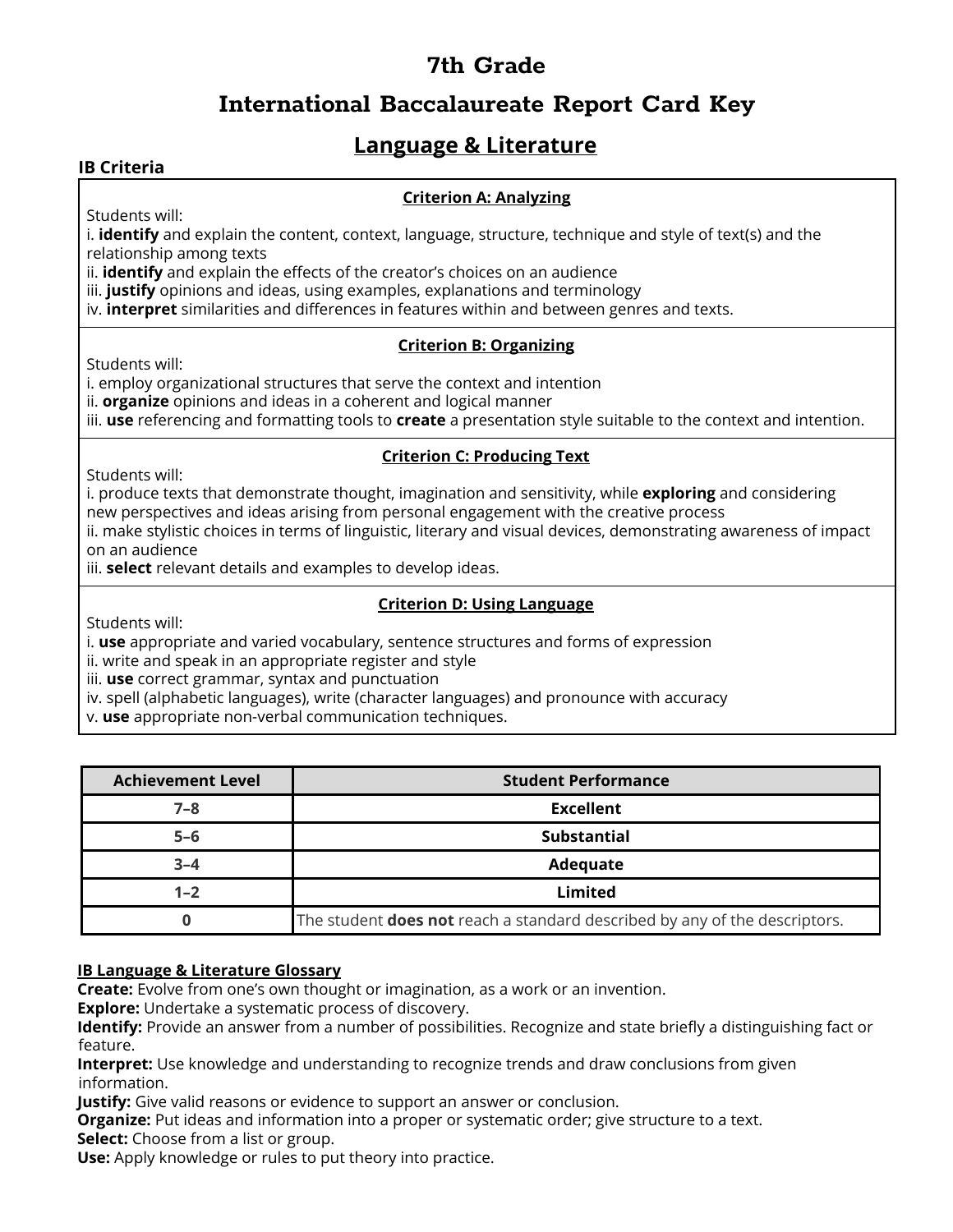### **International Baccalaureate Report Card Key**

# **Individuals & Societies**

#### **IB Criteria**

#### **Criterion A: Knowing and Understanding**

Students will:

i. **use** a range of terminology in context

ii. **demonstrate** knowledge and understanding of subject-specific content and concepts, through descriptions, explanations and examples.

#### **Criterion B: Investigating**

Students will:

i. **formulate/**choose a clear and focused research question, **explaining** its relevance

- ii. **formulate** and follow an action plan to **investigate** a research question
- iii. **use** methods to collect and record relevant information

iv. **evaluate** the process and results of the investigation, with guidance.

#### **Criterion C: Communicating**

Students will:

i. communicate information and ideas in a way that is appropriate for the audience and purpose

- ii. structure information and ideas according to the task instructions
- iii. create a reference list and cite sources of information.

### **Criterion D: Thinking Critically**

Students will:

i. **analyze** concepts, issues, models, visual representation and/or theories

ii. **summarize** information to make valid, well-supported arguments

iii. **analyze** a range of sources/data in terms of origin and purpose, recognizing value and limitations

iv. recognize different perspectives and **explain** their implications.

| <b>Achievement Level</b> | <b>Student Performance</b>                                                        |
|--------------------------|-----------------------------------------------------------------------------------|
| $7 - 8$                  | <b>Excellent</b>                                                                  |
| $5 - 6$                  | Substantial                                                                       |
| $3 - 4$                  | Adequate                                                                          |
| $1 - 2$                  | Limited                                                                           |
|                          | The student <b>does not</b> reach a standard described by any of the descriptors. |

#### **IB Individuals & Societies Glossary**

**Analyze:** Break down in order to bring out the essential elements or structure. (To identify

parts and relationships, and to interpret information to reach conclusions.)

**Demonstrate:** Make clear by reasoning or evidence, illustrating with examples or practical application.

**Evaluate:** Make an appraisal by weighing up the strengths and limitations.

**Explain:** Give a detailed account including reasons or causes (see also "Justify").

Explore Undertake a systematic process of discovery.

**Formulate:** Express precisely and systematically the relevant concept(s) or argument(s).

**Investigate :**Observe, study or make a detailed and systematic examination, in order to establish facts and reach new conclusions.

**Summarize:** Abstract a general theme or major point(s).

Synthesize Combine different ideas in order to create new understanding.

**Use:** Apply knowledge or rules to put theory into practice.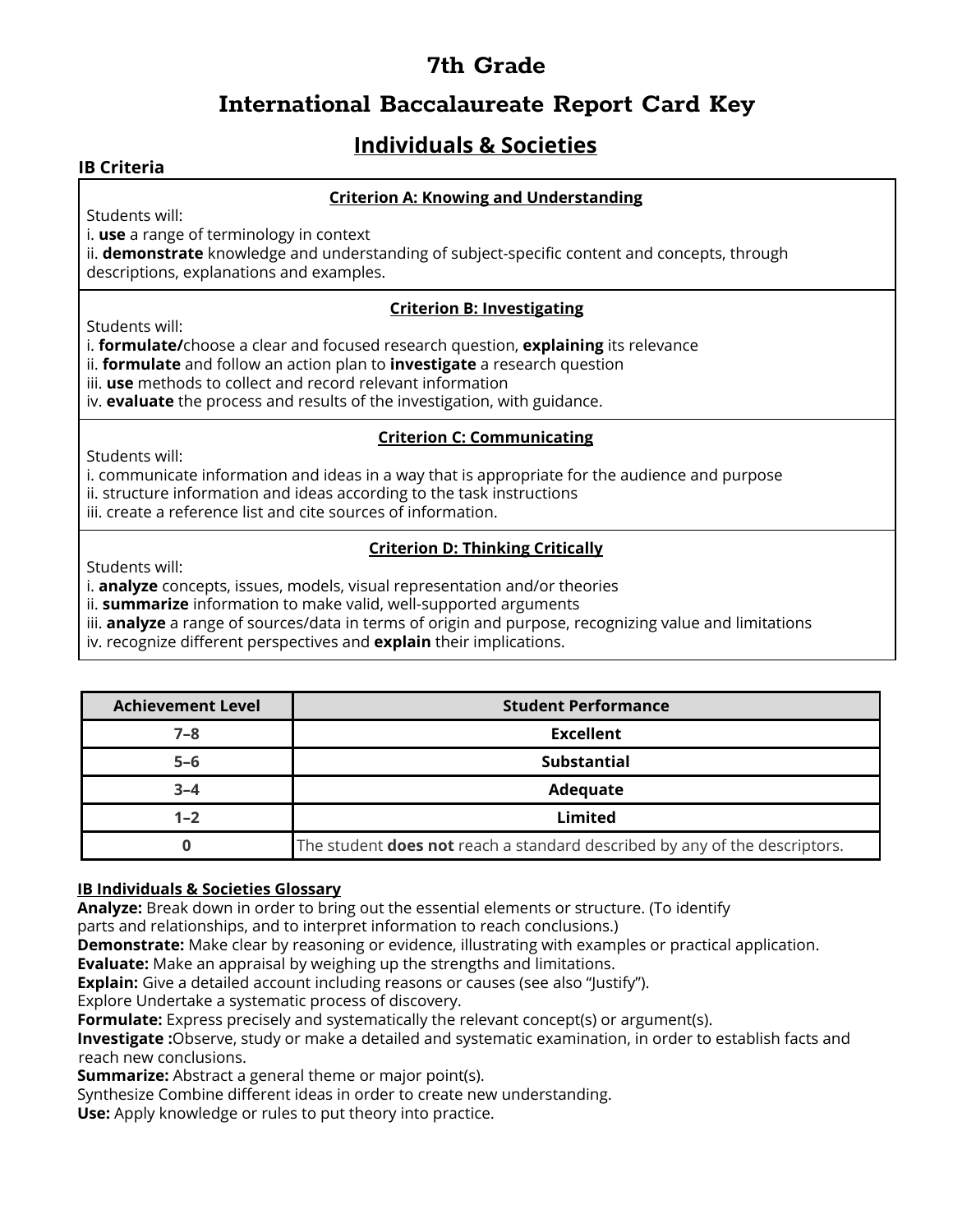## **International Baccalaureate Report Card Key**

## **Physical Education and Health**

#### **IB Criteria**

#### **Criterion A: Knowing and Understanding**

Students will:

i. **describe** physical and health education factual, procedural and conceptual knowledge

ii. **apply** physical and health education knowledge to explain issues and solve problems set in familiar and unfamiliar situations

iii. **apply** physical and health terminology effectively to communicate understanding.

#### **Criterion B: Planning for Performance**

Students will:

i. design **and explain** a plan for improving physical performance and health ii. **explain** the effectiveness of a plan based on the outcome.

#### **Criterion C: Applying and Performing**

Students will:

i. **demonstrate and apply** a range of skills and techniques

ii. **demonstrate and apply** a range of strategies and movement concepts

iii. **outline and apply** information to perform effectively.

#### **Criterion D: Reflecting and Improving Performance**

Students will:

i. **describe and demonstrate** strategies to enhance interpersonal skills

ii. **outline** goals and **apply** strategies to enhance performance

iii. **explain and evaluate** performance.

#### **IB Achievement Levels**

| <b>Achievement Level</b> | <b>Student Performance</b>                                                        |
|--------------------------|-----------------------------------------------------------------------------------|
| $7 - 8$                  | <b>Excellent</b>                                                                  |
| $5-6$                    | <b>Substantial</b>                                                                |
| $3 - 4$                  | Adequate                                                                          |
| $1 - 2$                  | Limited                                                                           |
|                          | The student <b>does not</b> reach a standard described by any of the descriptors. |

#### **IB Physical Education and Health Glossary**

**Apply**: Use an idea, equations, principle, theory or law in relation to a given problem or issue. **Demonstrate**: Make clear by reasoning or evidence, illustrating with examples or practical application. **Describe**: Give a detailed account or picture of a situation, event, pattern or process. **Evaluate**: Make an appraisal by weighing up the strengths and limitations. **Explain**: Give a detailed account including reasons or causes. **Outline:** Give a brief account or summary.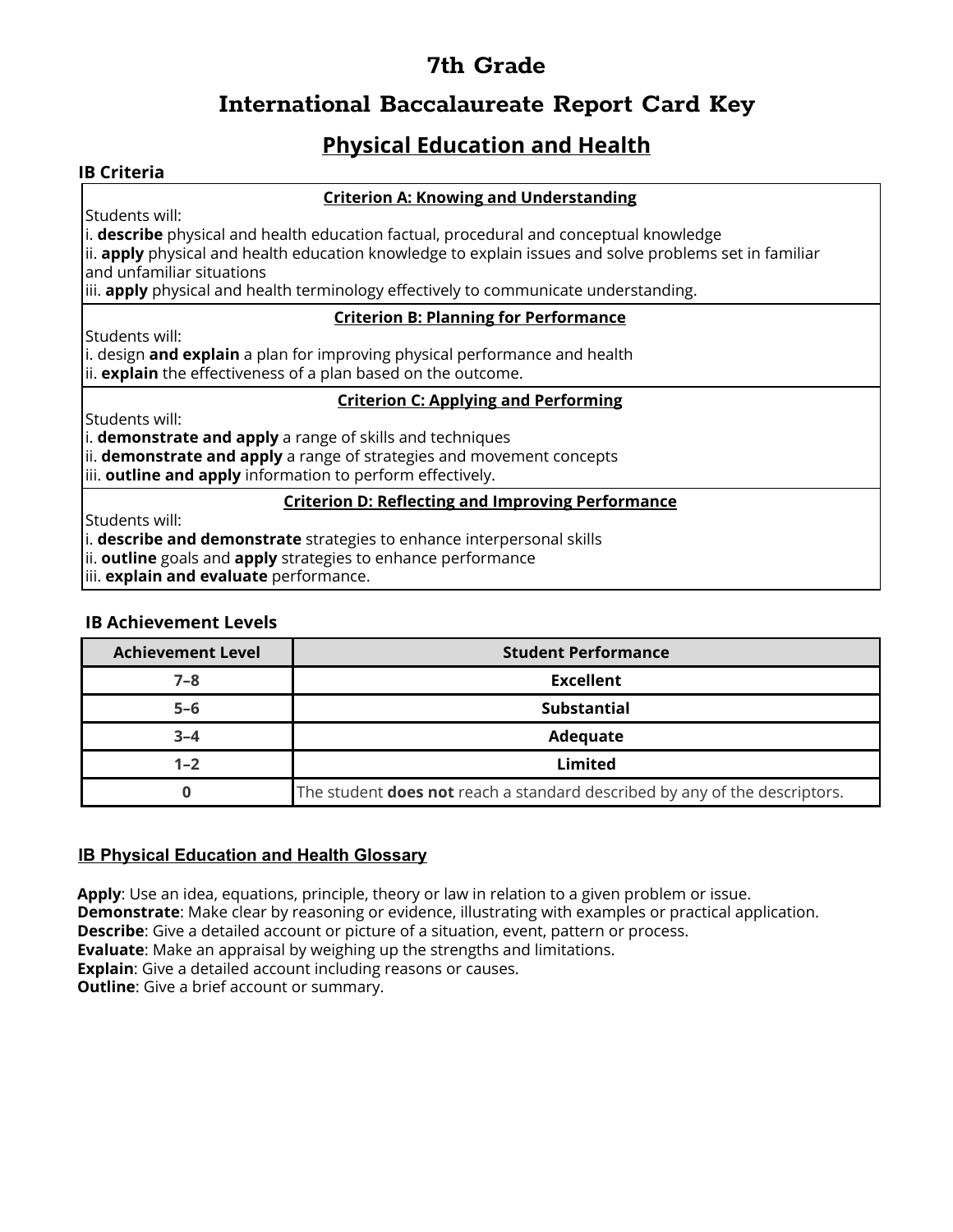### **International Baccalaureate Report Card Key**

### **Arts**

#### **IB Criteria**

#### **Criterion A: Knowing and Understanding**

Students will:

i. **demonstrate** knowledge of the art form studied, including concepts, processes, and the use of appropriate language

ii. **demonstrate** knowledge of the role of the art form in original or displaced contexts

iii. **use** acquired knowledge to inform their artwork.

#### **Criterion B: Developing Skills**

Students will:

i. **demonstrate** the acquisition and development of the skills and techniques of the art form studied ii. **demonstrate** the application of skills and techniques to create, perform and/or present art.

#### **Criterion C: Thinking Creatively**

Students will:

i. **outline** a clear and feasible artistic intention

ii. **outline** alternatives, perspectives, and imaginative solutions

iii. **demonstrate** the exploration of ideas through the developmental process to a point of realization.

#### **Criterion D: Responding**

Students will:

i. **outline** connections and transfer learning to new settings

ii. **create** an artistic response inspired by the world around them

iii. **evaluate** the artwork of self and others.

| <b>Achievement Level</b> | <b>Student Performance</b>                                                 |
|--------------------------|----------------------------------------------------------------------------|
| $7 - 8$                  | <b>Excellent</b>                                                           |
| $5 - 6$                  | <b>Substantial</b>                                                         |
| $3 - 4$                  | Adequate                                                                   |
| $1 - 2$                  | Limited                                                                    |
|                          | The student does not reach a standard described by any of the descriptors. |

#### **IB Arts Glossary**

**Create:** Evolve from one's own thought or imagination, as a work or an invention.

**Demonstrate**: Make clear by reasoning or evidence, illustrating with examples or practical application. **Evaluate**: Make an appraisal by weighing up the strengths and limitations. (See also "Critique".) **Outline:** Give a brief account or summary.

**Use**: Apply knowledge or rules to put theory into practice.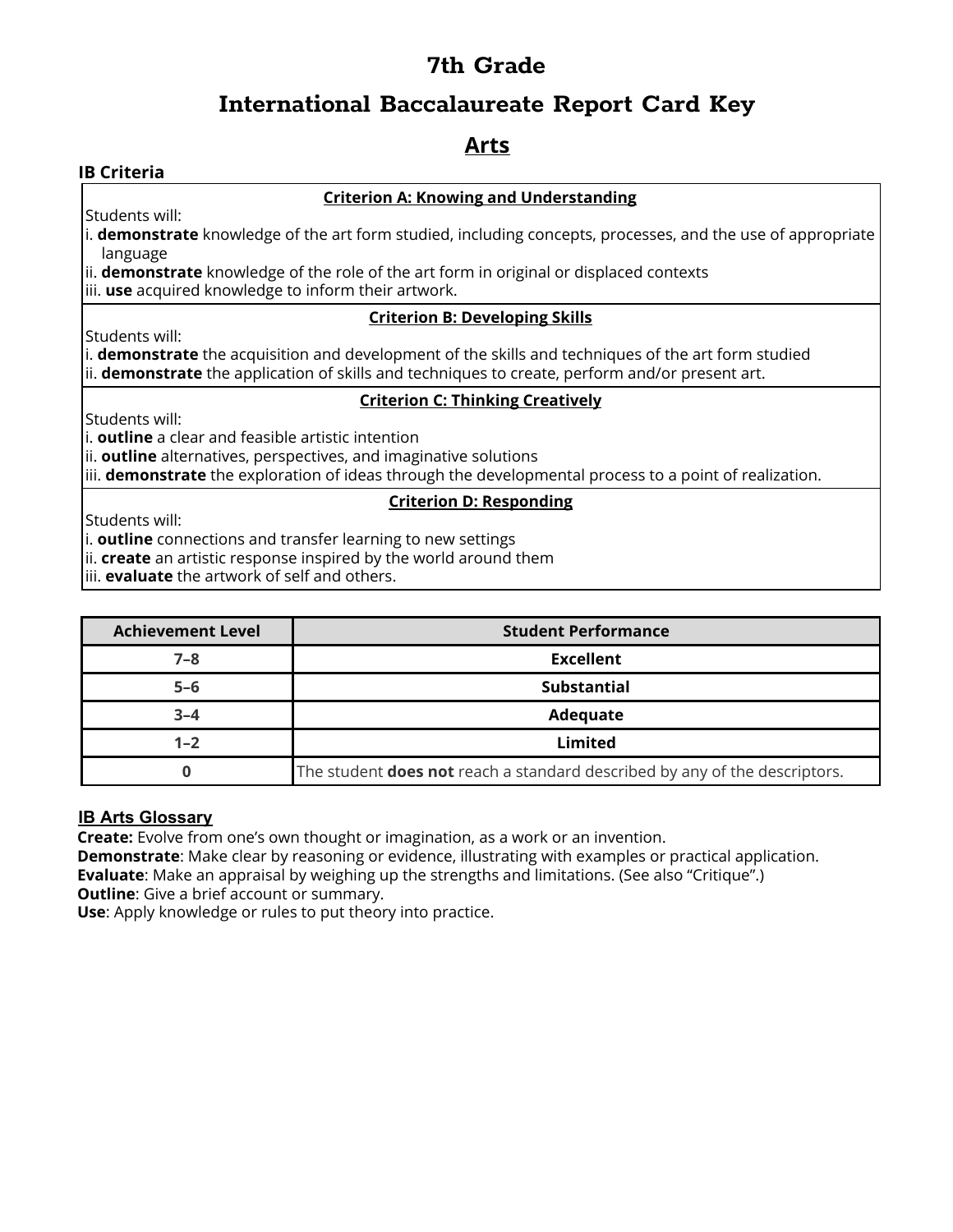### **International Baccalaureate Report Card Key**

### **Language Acquisition - Phase 1**

#### **IB Criteria**

#### **Criterion A: Comprehending Spoken and Visual Text**

Students will:

i. **identify** basic facts, messages, main ideas and supporting details

ii. recognize basic conventions

iii. engage with the spoken and visual text by **identifying** ideas, opinions and attitudes and by making a personal response to the text.

#### **Criterion B: Comprehending Written and Visual Text**

Students will:

i. **identify** basic facts, messages, main ideas and supporting details

ii. recognize basic aspects of format and style, and author's purpose for writing

iii. engage with the written and visual text by identifying ideas, opinions and attitudes and by making a personal response to the text.

#### **Criterion C: Communicating in Response to Spoken and/or Written and/or Visual Text**

Students will:

i. respond appropriately to simple short phrases

ii. interact in simple and rehearsed exchanges, using verbal and non-verbal language

iii. **use** basic phrases to communicate ideas, feelings and information on a variety of aspects of everyday topics

iv. communicate with a sense of audience.

#### **Criterion D: Using Language in Spoken and/or Written Form**

Students will:

i. write and/or speak using a basic range of vocabulary, grammatical structures and conventions; when speaking, **use** clear pronunciation and intonation

ii. **organize** information and ideas and **use** a range of basic cohesive devices

iii. **use** language to suit the context.

| <b>Achievement Level</b> | <b>Student Performance</b>                                                        |
|--------------------------|-----------------------------------------------------------------------------------|
| $7 - 8$                  | <b>Excellent</b>                                                                  |
| $5 - 6$                  | <b>Substantial</b>                                                                |
| $3 - 4$                  | Adequate                                                                          |
| $1 - 2$                  | Limited                                                                           |
|                          | The student <b>does not</b> reach a standard described by any of the descriptors. |

#### **IB Language Acquisition Glossary**

**Identify:** Provide an answer from a number of possibilities. Recognize and state briefly a distinguishing fact or feature.

**Organize:** Put ideas and information into a proper or systematic order; give structure to a text. **Use:** Apply knowledge or rules to put theory into practice.